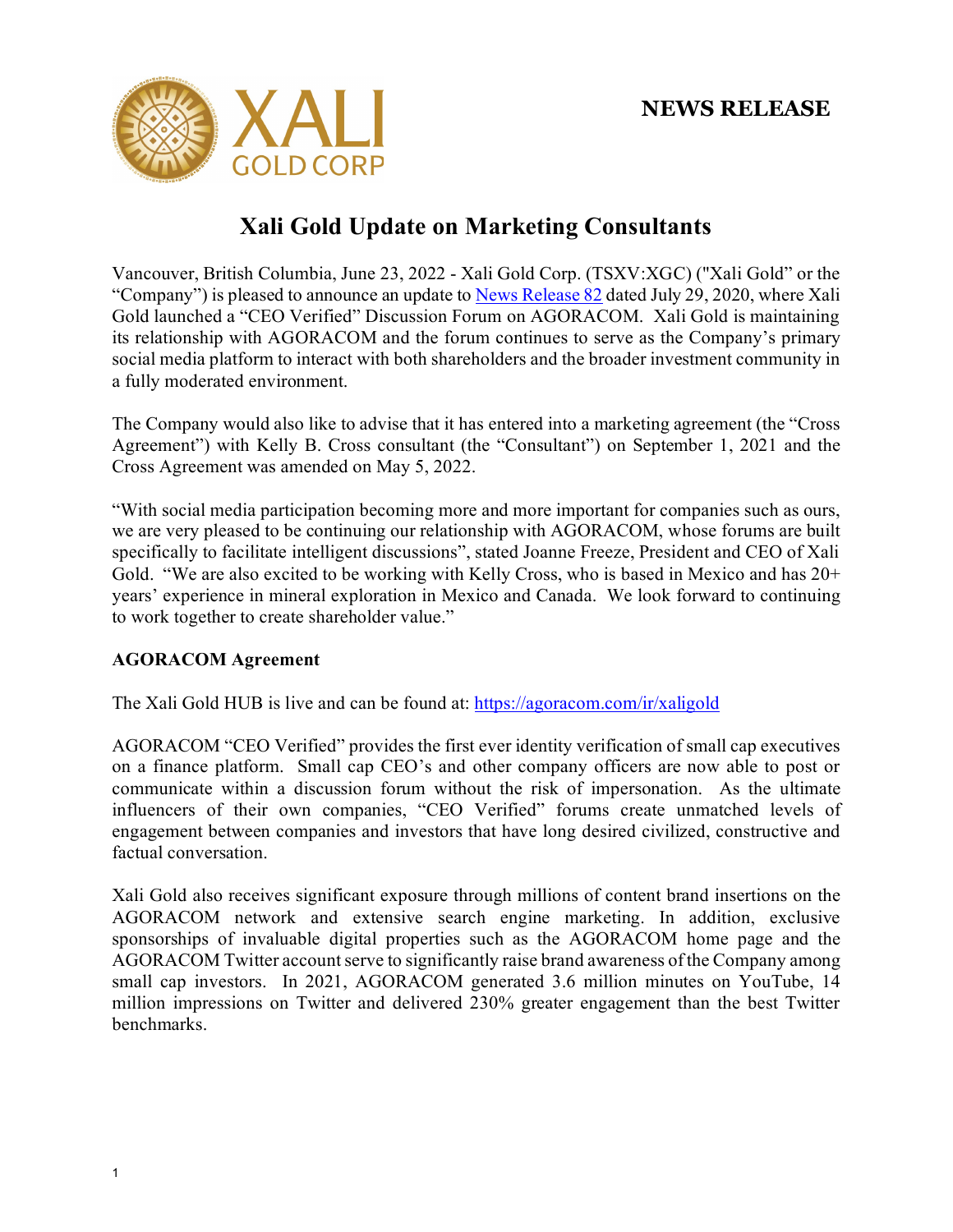For services rendered from July 15, 2020 to July 15, 2021 (a value of  $Cdn$67,800: Cdn$60,000 +$ GST), the Company issued a total aggregate of 1,140,430 common shares without par value in the capital of the Company to Agora Internet Relations Corp. on February 17, 2022.

The 1,140,430 common shares were issued against invoices provided on a quarterly basis such that 226,000 common shares were issued at a deemed price of \$0.06 per share, 271,200 common shares at a deemed price of \$0.05, 226,000 common shares at a deemed price of \$0.06, 208,615 common shares at a deemed price of \$0.065 and 208,615 common shares at a deemed price of \$0.065. This transaction was in compliance with applicable corporate and securities laws.

# **Marketing Agreement with Kelly Cross**

The Marketing Agreement with Kelly Cross is for a 12-month term starting September 1, 2021 and is renewable. In consideration for the services provided, Xali Gold will pay the Consultant Cdn\$1,000 per month, a total of 500,000 common shares in the capital of the Company (without par value) and 250,000 in stock options. The Company may also elect to provide a bonus. If the bonus is to be paid in securities, it will be subject to Exchange approval prior to the issuance.

The 500,000 common shares were to be issued under the following schedule: 100,000 common shares at a deemed price of \$0.08 per common share, 100,000 common shares to be issued at a deemed price of \$0.065 per common share, 100,000 to be issued at a deemed price of \$0.12 per common share and 100,000 issued at a deemed price of \$0.09 per common share all of which are to be issued upon receipt of TSXV approval, and a further and the remaining 100,000 issued at a deemed price per common share equal to the market price on September 1, 2022.

The Company has granted 250,000 Stock Options to the Consultant at an exercise price of \$0.10, of which 25% will vest immediately, 25% will vest each quarter and the last 25% will vest on March 1, 2023. The expiration date of the Stock Options is September 1, 2026.

### **About Xali Gold**

Xali Gold has a growth strategy to acquire gold and silver projects with near surface exploration potential, near-term production potential and previous mining histories in Mexico and also in Newfoundland, Canada. Xali Gold plans to advance our growing bank of gold and silver assets internally and/or with industry partners.

El Oro is a district scale gold project encompassing a well-known prolific high-grade gold dominant gold-silver epithermal vein system in Mexico. The project covers 20 veins with past production and more than 57 veins in total, from which approximately 6.4 million ounces of gold and 74 million ounces of silver were reported to have been produced from just two of these veins (Ref. Mexico Geological Service Bulletin Nr. 37, Mining of the El Oro and Tlapujahua Districts. 1920, T. Flores).

Modern understanding of epithermal vein systems indicates that several of the El Oro district's veins hold excellent discovery potential, particularly below and adjacent to the historic workings of the San Rafael Vein, which was mined to an average depth of only 200 metres.

Xali Gold is dedicated to being a responsible Community partner.